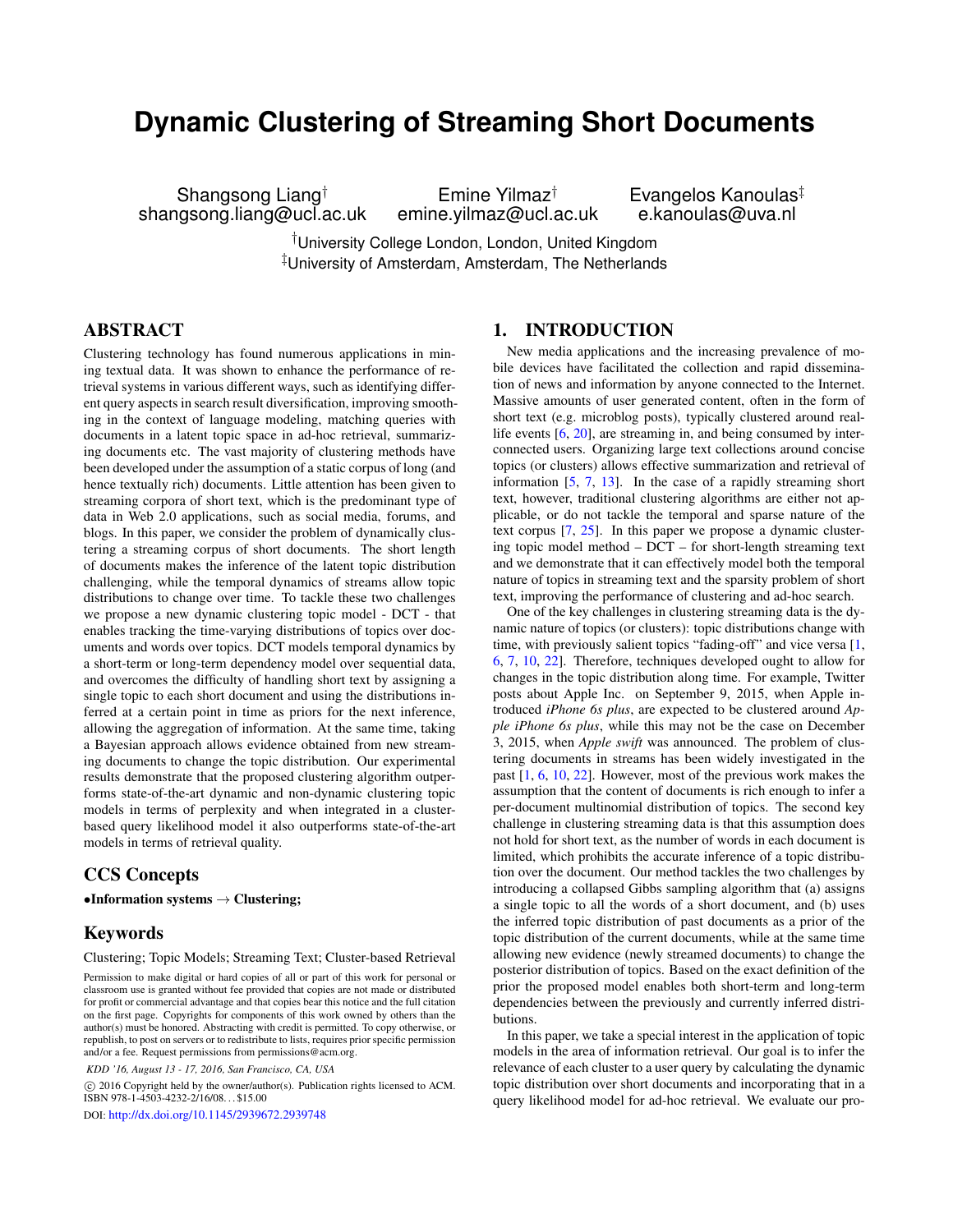posed clustering model on a publicly available Twitter dataset by comparing the retrieval performance achieved with state-of-the-art methods and demonstrate the superiority of our algorithm. The contribution of this work is threefold:

- (1) We propose a Dynamic Dirichlet Multinomial Mixture Model that captures short and long term temporal dependencies, tracking dynamic topic distributions over short document streams.
- (2) We propose a collapsed Gibbs sampling algorithm for our Dynamic Dirichlet Multinomial Mixture Model to infer the changes in topic and document probability distributions.
- (3) We analyze the effectiveness of the proposed clustering models by using the produced clusters to improve the performance of short text ad-hoc retrieval against a Twitter dataset, and demonstrate that our method significantly outperforms state-of-the-art methods.

The remainder of the paper is organized as follows: [§2](#page-1-0) discusses related work; [§3](#page-1-1) details the problem; [§4](#page-2-0) describes the proposed clustering model; [§5](#page-4-0) describes our experimental setup; [§6](#page-5-0) is devoted to our experimental results and we conclude the paper in [§7.](#page-7-0)

#### <span id="page-1-0"></span>2. RELATED WORK

There are two lines of work related to our work, topic modeling and clustering, with a rich literature available on both topics. In the following sections we only discuss the most related models and algorithms.

#### 2.1 Topic Modeling

Topic modeling provides a suite of algorithms to discover hidden thematic structure in a collection of documents. A topic model takes a collection of documents as input, and discovers a set of "latent topics"—recurring themes that are discussed in the collection and the degree to which each document exhibits those topics [\[3\]](#page-8-9). Latent Dirichlet Allocation (LDA) [\[3\]](#page-8-9) is one of the simplest topic models, and it decomposes a collection of documents into topics biased probability distributions over terms—and represents each document with a subset of these topics.

Many models that extend LDA have been proposed, such as topic over time model [\[20\]](#page-8-1), dynamic mixture model [\[22\]](#page-8-8), topic tracking model [\[10\]](#page-8-7), online multi-scale dynamic topic model [\[11\]](#page-8-10) and more recently, (static) Dirichlet multinomial mixture model [\[25\]](#page-8-5), Dirichlet-hawkes topic model [\[6\]](#page-8-0) and user-aware sentiment topic model [\[24\]](#page-8-11). These models can either infer topics in static collections of short text, e.g. the (static) Dirichlet multinomial mixture model [\[25\]](#page-8-5), or infer dynamic topics in long documents, e.g. the dynamic mixture model [\[22\]](#page-8-8), the topic tracking model [\[10\]](#page-8-7), and the online multi-scale dynamic topic model [\[11\]](#page-8-10). Instead, we propose two dynamic Dirichlet multinomial mixture topic models for short text streams: one for short term dependency of the current inference of the topics and another for long term dependency. Based on these topic models we can infer the dynamic changes of the multinomial distribution of the documents in a stream, and the document probabilities to the topics, and we use the inferred topics to cluster the documents. Hence, our model can both infer topics in short text streams and track the dynamic changes in clusters.

#### 2.2 Clustering

Clustering is one of the main technologies that has been applied to tackle many challenges in data mining, text mining, and information retrieval [\[5\]](#page-8-2). For instance, [\[21\]](#page-8-12) proposed a cluster-based document retrieval model where the clusters are generated by LDA.

#### <span id="page-1-2"></span>Table 1: Main notation used in dynamic clustering topic model.

| <b>Notation Gloss</b> |                                                                 |
|-----------------------|-----------------------------------------------------------------|
| d                     | document                                                        |
| $\boldsymbol{z}$      | topic                                                           |
| t.                    | time                                                            |
| $\boldsymbol{v}$      | word                                                            |
| V                     | total number of words                                           |
| Ζ                     | total number of latent topics                                   |
| $\mathbf{d}'_t$       | set of documents arriving at time t                             |
| $\mathbf{d}_t$        | document stream up to time t, shorten for $\mathbf{d}_{\leq t}$ |
| $\alpha_t$            | parameter of topic Dirichlet prior at time t                    |
| $\beta_t$             | parameter of word Dirichlet prior at time t                     |
| $\mathbf{\Theta}_t$   | dynamic topic distribution at time $t$                          |
| $\boldsymbol{\Phi}_t$ | dynamic word distribution at time t                             |

[\[13\]](#page-8-4) presented a burst-aware approach to fusing document lists retrieved in response to a query via integrating information used by fusion methods with that induced from time-sensitive clusters of documents. Efron et al [\[7\]](#page-8-3) found that relevant documents tend to cluster together in time and utilizing some existing clustering algorithms can boost the performance of tweet search. In terms of data mining, Botezatu et al. [\[4\]](#page-8-13) proposed a multi-view incident ticket clustering algorithm for optimal ticket dispatching.

To this date, a large number of clustering algorithms have been proposed with KNN (K-Nearest Neighbours) and K-Means as some of the most famous ones. Among those, given that we want to tackle the problem of clustering short documents in streams, we focus on Dirichlet multinomial mixture clustering model [\[25\]](#page-8-5), that performs well on short text, and which is based on topic modeling. This model acknowledges that as the number of words in short documents is limited, and thus each word in the same document can be assigned to one topic. Then documents assigned to the same topic are in the same cluster. Their experimental results validated the effectiveness of this assumption. However, this model and more recent short document clustering model based on convolutional neural networks [\[23\]](#page-8-14) can only cluster a static collection of short documents. Other clustering technologies based on topic modeling include dynamic mixture model [\[22\]](#page-8-8), topic over time model [\[20\]](#page-8-1) and topic tracking model [\[10\]](#page-8-7). However, until now all of the dynamic topic models make a strong assumption that documents arriving in a data stream are long and provide rich context for the inference. To the best of our knowledge, our proposed clustering algorithm is the first attempt to cluster streams of short text documents.

# <span id="page-1-1"></span>3. TASK DESCRIPTION

The task we address in this work is the clustering of short text streaming documents, with clusters changing dynamically, as new documents stream in. The dynamic clustering algorithm is essentially a function  $f$  that satisfies:

$$
\mathbf{d}_{\leq t} = \{\ldots, \mathbf{d}_{t-2}', \mathbf{d}_{t-1}', \mathbf{d}_t'\} \stackrel{f}{\longrightarrow} \mathbf{c}_{\leq t} = \{\mathbf{c}_1', \mathbf{c}_2', \ldots, \mathbf{c}_Z'\},\
$$

where  $\mathbf{d}_{\leq t}$  represents the *stream* of documents with  $\mathbf{d}'_t$  being the most recent *set* of short documents, arrived at time t, and  $\mathbf{c}_{\leq t}$  is the resulting set of clusters of documents up to time t, with  $\overline{c}'_z$  being the z-th cluster in  $c_t$  and Z the total number of clusters.  $d'_t$  comprises a set of short text documents, with each document  $d$  being represented by a sequence of words appearing in d, coming from a vocabulary  $V = \{v_1, v_2, \dots, v_V\}$ . We assume that the length of  $d$  is no more than a predefined small length (for instance,  $140$ characters in the case of Twitter). For brievity, in the remainder of the paper, we denote  $\mathbf{d}_{\leq t}$  and  $\mathbf{c}_{\leq t}$  with  $\mathbf{d}_t$  and  $\mathbf{c}_t$ , respectively.

Table [1](#page-1-2) summarizes the main notation used in our dynamic clustering topic model.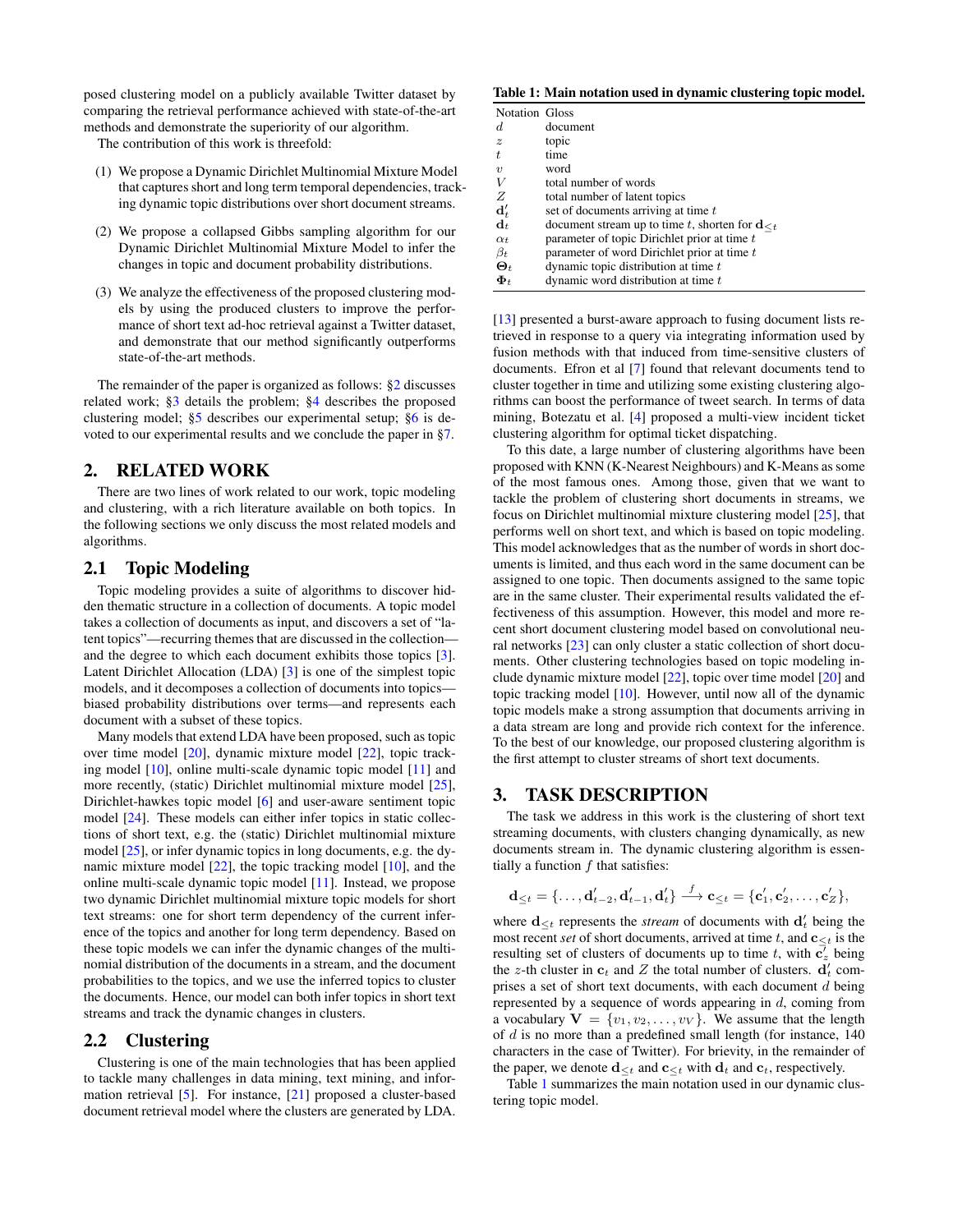#### <span id="page-2-0"></span>4. DYNAMIC CLUSTERING MODEL

In this section, we describe our proposed dynamic clustering topic model, DCT, aiming at the effective clustering of short document streams.

#### 4.1 Preliminaries

The goal of the dynamic clustering topic model is to infer the dynamically changing topic distribution and document distribution over topics at any given time  $t$ . That is, we want to infer the temporal word probability for a topic,  $P(v|t, z)$ , and the temporal topic probability over a document,  $P(z|t, d)$ . Previous work [\[25\]](#page-8-5) has demonstrated that algorithms that assign a single topic to all the words in a short document outperform those that assign different topics to different words in terms of clustering quality. The intuition behind this observation is that the number of words in short documents is limited and a short document is likely to be associated with one topic. Following [\[25\]](#page-8-5), our proposed Gibbs sampling – as it will be described in the following sections – assigns a single topic to all the words in each short document.

Following the notation of past topic modeling work [\[2,](#page-8-15) [3,](#page-8-9) [10,](#page-8-7) [20\]](#page-8-1), we let  $\Theta_t = {\theta_{t,z}}_{z=1}^Z$  be the topic distribution at time t with  $\theta_{t,z} = P(z|t) > 0$ , and  $\sum_{z=1}^{Z} \theta_{t,z} = 1$ . We also let  $\Phi_t =$  $\{\phi_{t,z}\}_{z=1}^Z$  be the word distribution over topics at time t.  $\phi_{t,z}$  =  $\{\phi_{t,z,v}\}_{v=1}^V$  is the (multinomial) distribution of words for topic z at time  $t$ , while the probability of a word  $v$  belonging to  $z$  at  $t$ ,  $\phi_{t,z,v}$  =  $P(v|t,z) > 0$ , and  $\sum_{v=1}^{V} \phi_{t,z,v}$  = 1; V is the size of the vocabulary  $\overline{V}$ . In fully bayesian non-dynamic topic models (such as LDA [\[3\]](#page-8-9)), there is an underlying assumption that the per-document topic distribution is independent of the past distributions, and have a Dirichlet prior with a static set of parameters  $\kappa = {\{\kappa_z\}}_{z=1}^Z$ , with  $\kappa_z > 0$ ,

<span id="page-2-1"></span>
$$
P(\mathbf{\Theta}_t|\kappa) \propto \prod_{z=1}^{Z} \theta_{t,z}^{\kappa_z - 1},\tag{1}
$$

Similarly, the per-topic word distribution  $\phi_{t,z}$  also has a Dirichlet prior with a static set of parameters  $\gamma = {\{\gamma_v\}}_{v=1}^V$ , with  $\gamma_v > 0$ ,

<span id="page-2-2"></span>
$$
P(\phi_{t,z}|\gamma) \propto \prod_{v=1}^{V} \phi_{t,z,v}^{\gamma_v - 1},\tag{2}
$$

The assumptions made in  $(1)$  and  $(2)$  are not realistic when it comes to a data stream setting, where the distributions at time  $t$  are dependent on past distributions. In the following subsections, we infer  $\Theta_t$  and  $\Phi_t$  by modeling short-term dependency (Section [4.2\)](#page-2-3) and long-term dependency (Section [4.3\)](#page-3-0).

#### <span id="page-2-3"></span>4.2 Short-term Dependency DCT

Modeling short-term dependency. To model the temporal dependencies of the topics in a document stream, and by following the work of past dynamic topic models  $[10, 11, 22]$  $[10, 11, 22]$  $[10, 11, 22]$  $[10, 11, 22]$  $[10, 11, 22]$ , we propose a *short-term-dependency* DCT model. According to this model, the topic distribution at time t remains the same as the one at time  $t-1$ if no new documents are observed, while it is updated on the basis of new evidence when a new set of documents is observed at time t. To achieve that we factorize the parameter  $\kappa$  in [\(1\)](#page-2-1) into the mean of the distribution at the previous time-step,  $\theta_{t-1,z}$ , and a set of precision values  $\alpha_t = {\alpha_{t,z}}_{z=1}^Z$ . Hence,  $\kappa = \alpha_t \Theta_{t-1}$ , which allows the mean of the current distribution  $\Theta_t$  to depend on the mean of the previous distribution  $\Theta_{t-1}$ ,

<span id="page-2-4"></span>
$$
P(\mathbf{\Theta}_t|\mathbf{\Theta}_{t-1}, \alpha_t) \propto \prod_{z=1}^{Z} \theta_{t,z}^{(\alpha_{t,z}\theta_{t-1,z})-1}, \qquad (3)
$$

where the precision value  $\alpha_{t,z}$  represents the topic persistency, that is how salience is topic z at time t compared to that at time  $t - 1$ . The distribution is a conjugate prior of the Multinomial distribution, hence the inference can be performed by Gibbs sampling [\[17\]](#page-8-16).

In a similar way, to model the dynamic changes of the multinomial distribution of words specific to topic  $z$ , we assume a Dirichlet prior, in which the mean of the current distribution  $\Phi_t$  evolves from the mean of the previous distribution  $\Phi_{t-1}$  with the precision being  $\beta_t$ 

$$
P(\phi_{t,z}|\phi_{t-1,z},\beta_{t,z}) \propto \prod_{v=1}^{V} \phi_{t,z,v}^{(\beta_{t,z,v}\phi_{t-1,z,v})-1},\qquad(4)
$$

where as before, the Dirichlet prior parameter  $\gamma$  in [\(2\)](#page-2-2) is factorized into the mean and precision,  $\gamma = \beta_{t,z} \phi_{t-1,z}$ , with  $\beta_t = {\beta_{t,z}} \}_{z=1}^Z$ being the set of precision values at time  $t$  for the topics. Here  $\beta_{t,z} = \{\beta_{t,z,v}\}_{v=1}^V$ , with  $\beta_{t,z,v}$  representing the persistency of word  $v$  in topic  $z$  at time  $t$ , a measure of how consistently word  $v$ belongs to topic  $z$  at time  $t$  compared to that at the previous time t − 1. We describe the inference for  $\Theta_t$ ,  $\Phi_t$ ,  $\alpha_t$  and  $\beta_t$  in later part of this section.

Assuming that we know the topic distribution at time  $t - 1$ ,  $\Theta_{t-1}$ , and the word distribution over topics at time  $t-1$ ,  $\Phi_{t-1}$ , the proposed Dynamic Dirichlet Multinomial Mixture Model is a generative topic model that depends on  $\Theta_{t-1}$  and  $\Phi_{t-1}$ . We can initialize (at time  $t = 0$ ) the means of the two distributions to  $\theta_{0,z} = 1/Z$  and  $\phi_{0,z,v} = 1/V$ . The generative process (used by the Gibbs sampler for parameter estimation) of our model for documents in stream  $\mathbf{d}_t$  at time t, is as follows,

- i. Draw a multinomial distribution  $\Theta_t$  from a Dirichlet prior distribution  $\alpha_t \Theta_{t-1}$ ;
- ii. Draw Z, one for each topic z, multinomial distributions  $\phi_{t,z}$ from a Dirichlet prior distribution  $\beta_{t,z}\phi_{t-1,z}$ ;
- iii. For each document  $d \in \mathbf{d}_t$ , draw a topic  $z_d$  from the multinomial distribution  $\Theta_t$  and for each word  $v_d$  in the document d:

(a) Draw a word  $v_d$  from multinomial  $\phi_{t,z_d}$ ;

Fig. [1](#page-3-1) illustrates the graphical representation of our Dynamic Dirichlet Multinomial Mixture Model; given that documents are short, and following  $[25]$ , all words in the same document d are drawn from the Multinomial distribution associated with the same topic  $z_d$ . The parameterization of the proposed dynamic topic model is as follows:

$$
\begin{array}{rcl}\n\mathbf{\Theta}_{t} & \sim & \text{Dirichlet}(\alpha_{t}\mathbf{\Theta}_{t-1}) \\
\phi_{t,z}|\beta_{t,z}\phi_{t-1,z} & \sim & \text{Dirichlet}(\beta_{t,z}\phi_{t-1,z}) \\
z_d & \sim & \text{Multinomial}(\mathbf{\Theta}_{t}) \\
v_d|\phi_{t,z_d} & \sim & \text{Multinomial}(\phi_{t,z_d})\n\end{array}
$$

Note that in the generative process described above, there is a fixed number of latent topics Z. A non-parametric Bayes version of our dynamic topic model that automatically integrates over the number of topics is possible, but we leave this as future work.

Inference for the short-term dependency DCT. The inference of the distribution parameters of the model is intractable. Following [\[14,](#page-8-17) [15,](#page-8-18) [19,](#page-8-19) [20\]](#page-8-1) we employ a collapsed Gibbs sampler [\[9\]](#page-8-20) for an approximate inference. We adopt a conjugate prior (Dirichlet) for the multinomial distributions, and thus we can easily integrate out the uncertainty associated with  $\phi_{t,z}$  and  $\Theta_t$ . In this way we enable sampling since we do not need to sample  $\phi_{t,z}$  or  $\Theta_t$ .

In the Gibbs sampling procedure we need to calculate the conditional distribution  $P(z_d|\mathbf{z}_{t,-d}, \mathbf{d}_t, \mathbf{\Phi}_{t-1}, \Theta_{t-1}, \alpha_t, \beta_t)$ , at time t,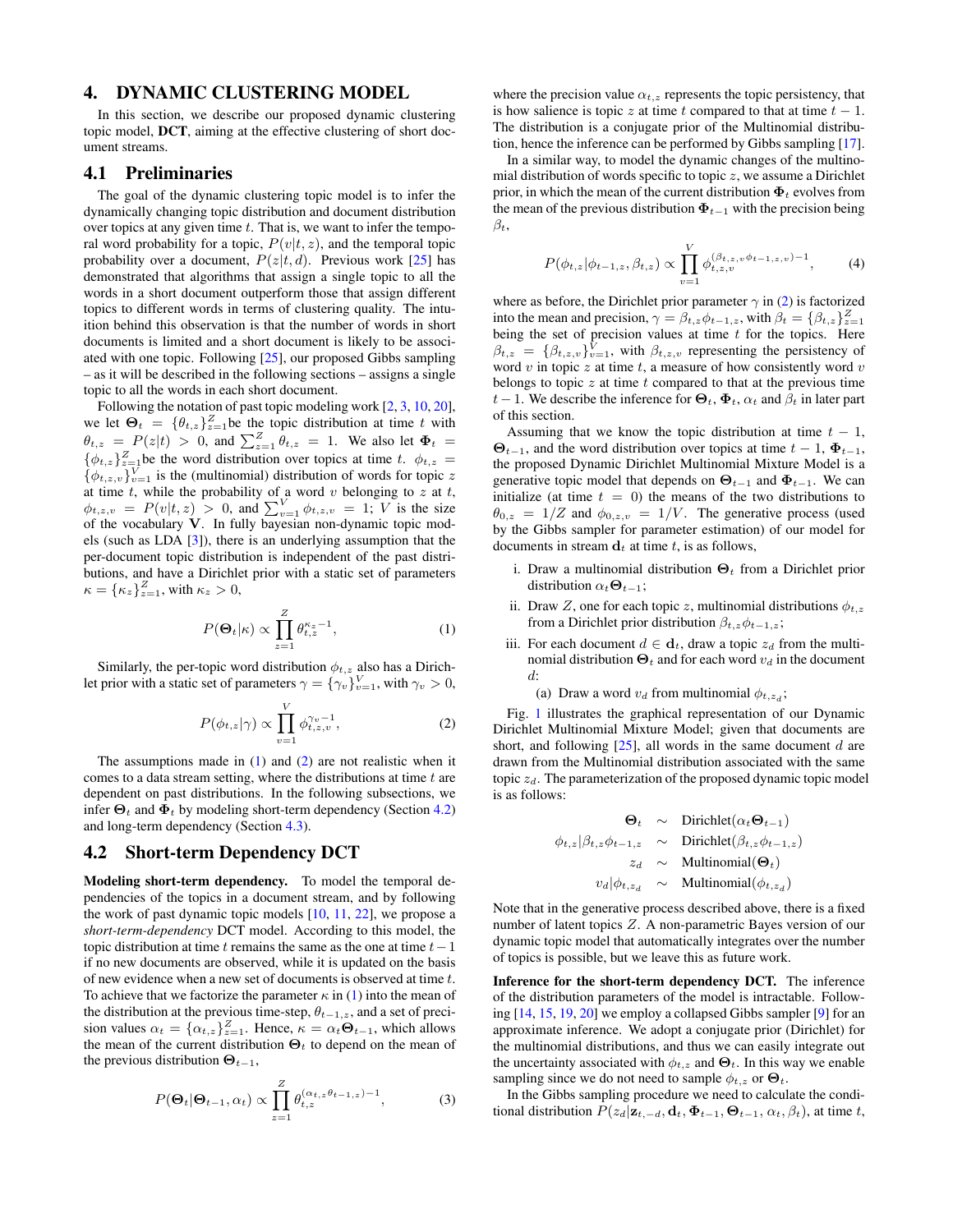

<span id="page-3-1"></span>Figure 1: Graphical representation of our dynamic Dirichlet multinomial mixture clustering topic model, DCT. Note that short term dependence DCT model excludes the two blue curved lines; while long term dependence DCT model does include these two lines. The figure is best viewed in color.

where  $z_{t,-d}$  represents the topic assignments for all documents in  $\mathbf{d}_t$  except document d. We begin with the joint probability of the current document set  $\mathbf{d}_t$ ,  $P(\mathbf{d}_t, \mathbf{z}_t | \mathbf{\Phi}_{t-1}, \mathbf{\Theta}_{t-1}, \alpha_t, \beta_t)$  (see Appendix [A](#page-8-21) for the detail of the join probability), and using the chain rule, we can obtain the following conditional probability,

<span id="page-3-7"></span>
$$
P(z_d|\mathbf{z}_{t,-d}, \mathbf{d}_t, \Phi_{t-1}, \Theta_{t-1}, \alpha_t, \beta_t) \propto \frac{m_{t,z} + \alpha_{t,z} \theta_{t-1,z} - 1}{\sum_{z=1}^Z (m_{t,z} + \alpha_{t,z} \theta_{t-1,z}) - 1} \times \frac{\prod_{v \in d} \prod_{j=1}^{N_{d,v}} (n_{t,z,v,-d} + \beta_{t,z,v} \phi_{t-1,z,v} + j - 1)}{\prod_{i=1}^{N_d} (n_{t,z,-d} + i - 1 + \sum_{v=1}^{V} \beta_{t,z,v} \phi_{t-1,z,v})},
$$
\n(5)

where  $m_{t,z}$  is the total number of documents in  $d_t$  assigned to topic z,  $N_{d,v}$  is the number of word v in the document d,  $n_{t,z,v,-d}$  is the total number of the word  $v$  assigned to topic  $z$  except that in  $d$ , and  $n_{t,z,-d}$  is the total number of documents assigned to z except d. Detailed derivation of Gibbs sampling for our proposed DCT model is provided in Appendix [A.](#page-8-21) During sampling, at each iteration, the precision parameters  $\alpha_t$  and  $\beta_t$  can be estimated by maximizing the joint distribution  $P(\mathbf{d}_t, \mathbf{z}_t | \mathbf{\Phi}_{t-1}, \mathbf{\Theta}_{t-1}, \alpha_t, \beta_t)$ . We apply fixedpoint iteration to get the optimal  $\alpha_t$  and  $\beta_t$  at time t. The following update rule of  $\alpha_t$  for maximizing the joint distribution in our fixedpoint iteration is derived by applying two bounds in [\[18\]](#page-8-22),

$$
\alpha_{t,z} \leftarrow \frac{\alpha_{t,z} \left( \Psi(m_{t,z} + \alpha_{t,z} \theta_{t-1,z}) - \Psi(\alpha_{t,z} \theta_{t-1,z}) \right)}{\Psi(\sum_{z=1}^Z m_{t,z} + \alpha_{t,z} \theta_{t-1,z}) - \Psi(\sum_{z=1}^Z \alpha_{t,z} \theta_{t-1,z})},
$$

where  $\Psi(\cdot)$  defined by  $\Psi(x) = \frac{\partial \log \Gamma(x)}{\partial x}$  is the digamma function; whereas the following update rule of  $\beta_t$  is,

$$
\beta_{t,z,v} \leftarrow \frac{\sum_{z=1}^{Z} \beta_{t,z,v} \phi_{t-1,z,v} A_{t,z,v}}{\sum_{z=1}^{Z} \phi_{t-1,z,v} B_{t,z,v}},
$$

where  $A_{t,z,v} = \Psi(n_{t,z,v} + \beta_{t,z,v} \phi_{t-1,z,v}) - \Psi(\beta_{t,z,v} \phi_{t-1,z,v}),$  $B_{t,z,v} = \Psi(\sum_{v=1}^{V} n_{t,z,v} + \beta_{t,z,v} \phi_{t-1,z,v}) - \Psi(\sum_{v=1}^{V} \beta_{t,z,v} \phi_{t-1,z,v})$ and  $n_{t,z,v}$  is the number of word v assigned to topic z in stream  $d_t$ .

| <b>Algorithm 1:</b> Inference for the Dynamic Dirichlet Multinomial                                                                                  |  |  |  |  |  |
|------------------------------------------------------------------------------------------------------------------------------------------------------|--|--|--|--|--|
| Mixture Model at time t.                                                                                                                             |  |  |  |  |  |
| <b>Input</b> : Previous topic distribution $\Theta_{t-1}$                                                                                            |  |  |  |  |  |
| Previous word distribution specific to topics $\Phi_{t-1}$                                                                                           |  |  |  |  |  |
| A set of short documents $\mathbf{d}_t$ at time t                                                                                                    |  |  |  |  |  |
| Initialized $\alpha_t$ and $\beta_t$                                                                                                                 |  |  |  |  |  |
| Number of iterations $N_{iter}$                                                                                                                      |  |  |  |  |  |
| <b>Output:</b> Current topic distribution $\Theta_t$                                                                                                 |  |  |  |  |  |
| Current word distribution specific to topics $\Phi_t$                                                                                                |  |  |  |  |  |
| Documents' probabilities to each topic at time $t$ ,                                                                                                 |  |  |  |  |  |
| P(z t, d)                                                                                                                                            |  |  |  |  |  |
| Initialize topic assignments randomly for all documents in $\mathbf{d}_t$<br>1                                                                       |  |  |  |  |  |
| <b>for</b> iteration = 1 to $N_{iter}$ <b>do</b><br>$\mathbf{2}$                                                                                     |  |  |  |  |  |
| for $d = 1$ to $ \mathbf{d}_t $ do<br>3                                                                                                              |  |  |  |  |  |
| draw $z_d$ from $P(z_d   \mathbf{z}_{t,-d}, \mathbf{d}_t, \mathbf{\Phi}_{t-1}, \mathbf{\Theta}_{t-1}, \alpha_t, \beta_t)$<br>$\overline{\mathbf{4}}$ |  |  |  |  |  |
| update $m_{t,z_d}$ and $n_{t,z_d,v}$<br>5                                                                                                            |  |  |  |  |  |
| update $\alpha_t$ and $\beta_t$<br>6                                                                                                                 |  |  |  |  |  |
| Compute the posterior estimates $\Theta_t$ and $\Phi_t$<br>7                                                                                         |  |  |  |  |  |
| <b>8</b> Compute $P(z t, d)$                                                                                                                         |  |  |  |  |  |

<span id="page-3-6"></span><span id="page-3-5"></span><span id="page-3-2"></span>Our derivation of the update rules for  $\alpha_t$  and  $\beta_t$ , and the two bounds used in deviating the update rules are detailed in Appendix [B.](#page-9-0) An overview of our proposed collapsed Gibbs sampling algorithm, including the input and output, is shown in Algorithm [1.](#page-3-2)

### <span id="page-3-0"></span>4.3 Long-term Dependency DCT

**Modeling long-term dependency.** So far the distributions  $\Theta_t$  and  $\Phi_t$  depend on the previous time-step distributions. Research has shown that topic distributions - or the interests of a user on a topic when searching for information - may depend on a longer time-step history. We model such a *long-term (*L*-steps) dependency* DCT model on the basis of the distribution priors as follows:

<span id="page-3-3"></span>
$$
P(\mathbf{\Theta}_t | \{\mathbf{\Theta}_{t-l}, \alpha_{t,l}\}_{l=1}^L) \propto \prod_{z=1}^Z \theta_{t,z}^{\left(\sum_{l=1}^L \alpha_{t,z,l} \theta_{t-l,z}\right) - 1}.
$$
 (6)

The mean in this case is proportional to the weighted sum of the past L "topic trends" in the documents, and  $\alpha_{t,l} = {\alpha_{t,z,l}}_{z=1}^Z$ represents how the topics at time  $t$  are related to the  $l$ -previous topics. For a comparison with the short-term dependency model refer to Eq. [\(3\)](#page-2-4) and Eq. [\(6\)](#page-3-3). Further, long-term dependency reduces the information loss and the bias of the inference due to the multiple estimates.

Similarly, the Dirichlet prior of the topic trends  $\phi_{t,z}$  at t can be modified such that  $\phi_{t,z}$  depends on the past L topic trends  $\{\phi_{t-l,z}\}_{l=1}^L$ as well. By doing so, we can make the inference more robust. Thus, we have:

<span id="page-3-4"></span>
$$
P(\phi_{t,z}|\{\phi_{t-l,z}, \beta_{t,z,l}\}_{l=1}^L) \propto \prod_{v=1}^V \phi_{t,z,v}^{\left(\sum_{l=1}^L \beta_{t,z,v,l} \phi_{t-l,z,v}\right) - 1},\tag{7}
$$

where  $\beta_{t,z,l} = {\beta_{t,z,v,l}}_{v=1}^V$  represents how the word distribution over topics at time  $t$  are related to the  $l$ -previous one.

Inference for the long-term dependency DCT. The parameters  $\Theta_t$  and  $\phi_{t,z}$  in Eq. [\(6\)](#page-3-3) and Eq. [\(7\)](#page-3-4) can be integrated in the exact same way as before (since priors are still Dirichlet distributed) and  $\Theta_t$  and  $\phi_{t,z}$  at time t are inferred using the proposed Gibbs sampling in Algorithm [1.](#page-3-2) The only difference lies in the way we sample the latent topic for each document (step [4](#page-3-5) in Algorithm [1\)](#page-3-2) and the update rules for the priors (step [6](#page-3-6) in Algorithm [1\)](#page-3-2). Similar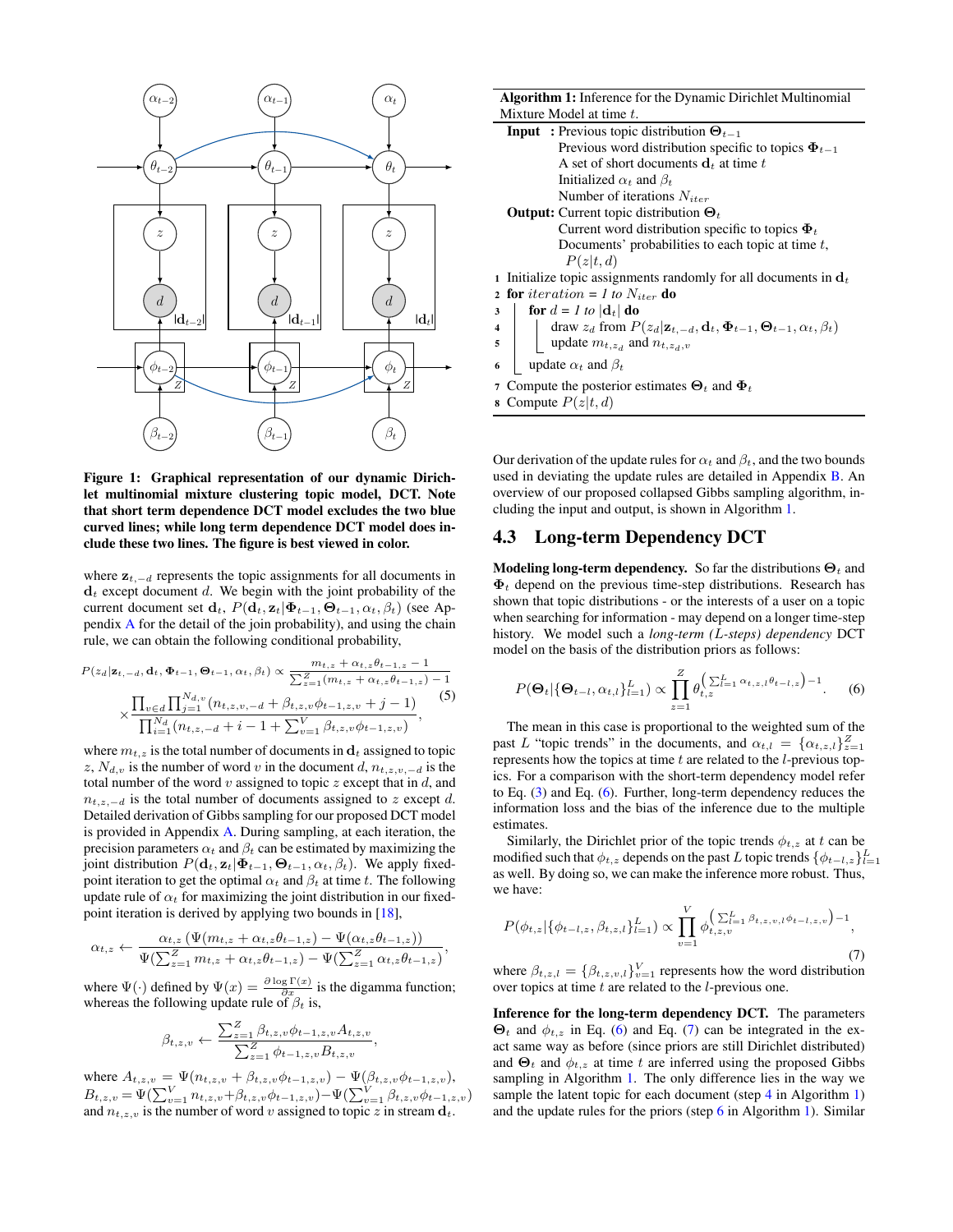to Eq.[\(5\)](#page-3-7), we sample a latent topic for a document  $d$  by:

<span id="page-4-1"></span>
$$
P(z_d|\mathbf{z}_{t,-d},\mathbf{d}_t, \{\Phi_{t-l}, \Theta_{t-l}, \alpha_{t,l}, \beta_{t,l}\}_{l=1}^L) \propto
$$
  
\n
$$
\frac{m_{t,z} + \sum_{l=1}^L \alpha_{t,z,l} \theta_{t-l,z} - 1}{\sum_{z=1}^Z (m_{t,z} + \sum_{l=1}^L \alpha_{t,z,l} \theta_{t-l,z}) - 1} \times
$$
  
\n
$$
\frac{\prod_{v \in d} \prod_{j=1}^{N_{d,v}} (n_{t,z,v,-d} + \sum_{l=1}^L \beta_{t,z,v,l} \phi_{t-l,z,v} + j - 1)}{\prod_{i=1}^{N_d} (n_{t,z,-d} + i - 1 + \sum_{v=1}^V \sum_{l=1}^L \beta_{t,z,v,l} \phi_{t-l,z,v})}.
$$
\n(8)

The derivation of Eq.  $(8)$  is similar to that of Eq.  $(5)$  (see Ap-pendix [A\)](#page-8-21). Again, we update  $\alpha_{t,z,l}$  in Eq. [\(8\)](#page-4-1) using the two bounds in [\[18\]](#page-8-22) with fixed-point iteration such that:

$$
\alpha_{t,z,l} \leftarrow \frac{\alpha_{t,z,l} C_{t,z}}{D_{t,z} - D'_{t,z}},
$$

where  $C_{t,z} = \Psi(m_{t,z} + \sum_{l=1}^{L} \alpha_{t,z,l} \theta_{t-l,z}) - \Psi(\sum_{l=1}^{L} \alpha_{t,z,l} \theta_{t-l,z}),$ and  $D_{t,z} = \Psi(\sum_{z=1}^{Z} m_{t,z} + \sum_{l=1}^{L} \alpha_{t,z,l} \theta_{t-l,z})$  and  $D'_{t,z} =$  $\Psi(\sum_{z=1}^{Z} \sum_{l=1}^{L} \alpha_{t,z,l} \theta_{t-l,z})$ . Similarly, we update  $\beta_{t,z,v,l}$  in [\(8\)](#page-4-1) with fixed-point iteration by:

$$
\beta_{t,z,v,l} \leftarrow \frac{\sum_{z=1}^{Z} \beta_{t,z,v,l} \phi_{t-l,z,v} A'_{t,z,v}}{\sum_{z=1}^{Z} \phi_{t-l,z,v} B'_{t,z,v}},
$$

where  $A'_{t,z,v} = \Psi(n_{t,z,v} + \sum_{l=1}^{L} \beta_{t,z,v,l} \phi_{t-l,z,v}) - \Psi(\sum_{l=1}^{L} \beta_{t,z,v,l})$  $\phi_{t-l,z,v}$ ), and  $B'_{t,z,v} = \Psi(\sum_{v=1}^{V} n_{t,z,v} + \sum_{l=1}^{L} \beta_{t,z,v,l} \phi_{t-l,z,v}) \Psi(\sum_{v=1}^{V} \sum_{l=1}^{L} \beta_{t,z,v,l} \phi_{t-l,z,v}).$  Given the space limitation, we do not show the derivations of the update rules for  $\alpha_{t,z,l}$  and  $\beta_{t,z,v,l}$ , as they are similar to those for  $\alpha_{t,z}$  and  $\beta_{t,z,v}$  in our short term dependency DCT model (see Appendix [B\)](#page-9-0).

#### 4.4 Clustering

Now, we can infer the dynamic topic distribution at time t,  $\Theta_t$ in our short-term dependency DCT model as,

$$
\theta_{t,z} = \frac{m_{t,z} + \alpha_{t,z}\theta_{t-1,z}}{\sum_{z=1}^{Z} m_{t,z} + \alpha_{t,z}\theta_{t-1,z}} = \frac{m_{t,z} + \alpha_{t,z}\theta_{t-1,z}}{m_{t} + \sum_{z=1}^{Z} \alpha_{t,z}\theta_{t-1,z}},
$$

where  $m_t$  is the total number of documents in  $\mathbf{d}_t$ , and infer a multinomial distribution over words for topic  $z$  at time  $t$  as,

<span id="page-4-2"></span>
$$
\phi_{t,z,v} = \frac{n_{t,z,v} + \beta_{t,z,v} \phi_{t-1,z,v}}{n_{t,z} + \sum_{v=1}^{V} \beta_{t,z,v} \phi_{t-1,z,v}},
$$
(9)

where  $n_{t,z}$  is the number of words assigned to topic z at time t. Similarly, we can infer the dynamic topic distribution at time  $t$  in our long-term dependency DCT model as,

$$
\theta_{t,z} = \frac{m_{t,z} + \sum_{l=1}^{L} \alpha_{t,z,l} \theta_{t-l,z}}{m_t + \sum_{z=1}^{Z} \sum_{l=1}^{L} \alpha_{t,z,l} \theta_{t-l,z}},
$$

and the multinomial distribution over words for topic  $z$  at time  $t$ ,

<span id="page-4-3"></span>
$$
\phi_{t,z,v} = \frac{n_{t,z,v} + \sum_{l=1}^{L} \beta_{t,z,v,l} \phi_{t-l,z,v}}{n_{t,z} + \sum_{v=1}^{V} \sum_{l=1}^{L} \beta_{t,z,v,l} \phi_{t-l,z,v}}.
$$
(10)

As one can observe in all equations for the two models, the shortterm model is just a special case of the long-term one for  $L = 1$ .

Having computed  $\theta_{t,z}$  and  $\phi_{t,z,v}$ , we can compute the probability that a document d is relevant to topic  $z_d$  at time t in the stream  $\mathbf{d}_t$ ,  $P(z_d|t, d)$  as:

<span id="page-4-4"></span>
$$
P(z_d|t, d) =
$$
  
\n
$$
\frac{P(z_d|\mathbf{z}_{t, -d}, \mathbf{d}_t, {\{\Phi}_{t-l}, \Theta_{t-l}, \alpha_{t,l}, \beta_{t,l}\}_{l=1}^L)}{\sum_{z_d'=1}^Z P(z_d'|\mathbf{z}_{t, -d}, \mathbf{d}_t, {\{\Phi}_{t-l}, \Theta_{t-l}, \alpha_{t,l}, \beta_{t,l}\}_{l=1}^L)},
$$
\n(11)

where  $P(z_d|\mathbf{z}_{t,-d}, \mathbf{d}_t, \{\mathbf{\Phi}_{t-l}, \mathbf{\Theta}_{t-l}, \alpha_{t,l}, \beta_{t,l}\}_{l=1}^L)$  can be obtained by Eq. [\(5\)](#page-3-7) and Eq. [\(8\)](#page-4-1) for the short- and long-term dependency DCT model, respectively. Finally, the document  $d$  in stream  $\mathbf{d}_t$  at  $t$ is clustered to cluster  $\mathbf{c}'_z$ , i.e., the topic  $z = \arg \max_{z_d} P(z_d|t, d)$ .

#### <span id="page-4-0"></span>5. EXPERIMENTAL SETUP

Ideally, we would like to evaluate the performance of our dynamic clustering model by directly comparing the clustering result with ground truth labels in a streaming short text corpus. However, to the best of our knowledge, there is no such collection available to this date; obtaining cluster labels for all documents in a stream and all points in time is rather expensive. Instead, we perform an extrinsic evaluation of the proposed model: (a) we incorporate the clustering algorithm derived by the DCT model into a cluster-based query likelihood model for ad-hoc retrieval [\[5,](#page-8-2) [21\]](#page-8-12), and test the clustering quality on the basis of retrieval performance, and (b) we test the ability of the DCT generative model to predict the observed data on the basis of perplexity  $[2, 3]$  $[2, 3]$  $[2, 3]$ . We compare the performance of our model with other state-of-the-art clustering models.

The cluster-based ad-hoc retrieval model [\[21\]](#page-8-12) used in our experimental setup is the following:

<span id="page-4-6"></span>
$$
P(q|t, d) = \prod_{v \in q} P(v|t, d)^{n(v, q)},
$$
\n(12)

where  $n(v, q)$  is the term frequency of term v in query q, and  $P(v|t, d)$  is the probability of document  $d \in \mathbf{d}_t$  being relevant to the query term  $v$ , which is computed by using a Dirichlet smoothing language model [\[5\]](#page-8-2) as,

<span id="page-4-5"></span>
$$
P(v|t, d) = \lambda P_{\text{Cluster}}(v|t, d) +
$$
  

$$
(1 - \lambda) \left( \frac{N_d}{N_d + \mu} P_{\text{ML}}(v|t, d) + \left( 1 - \frac{N_d}{N_d + \mu} \right) P_{\text{ML}}(v|d_t) \right)
$$
(13)

where  $\lambda$  is a free parameter,  $\mu$  is a Dirichlet prior in language model [\[5\]](#page-8-2), and  $P_{ML}(v|t, d)$ ,  $P_{ML}(v|\mathbf{d}_t)$  and  $P_{Cluster}(v|t, d)$  are the maximum likelihood estimates of word  $v$  in the document  $d$ , in the current short document stream  $\mathbf{d}_t$  and in the document d in terms of clusters at time t, respectively. According to the cluster-based retrieval model proposed in [\[21\]](#page-8-12),  $P_{\text{Cluster}}(w|t, d)$  is computed by,

$$
P_{\text{Cluster}}(v|t, d) = \sum_{z=1}^{Z} P(v|t, d, z) P(z|t, d),
$$

where  $P(v|t, d, z)$  is the probability of word v being relevant to topic z at time t, and  $P(z|t, d)$  the probability of document d being assigned to topic z. When applying the proposed DCT clustering model, for instance, we set  $P(v|t, d, z) = \phi_{t,z,y}$ , where  $\phi_{t,z,y}$ is defined in Eq.  $(9)$  and Eq.  $(10)$  for the short and long term dependence DCT models, respectively, while  $P(z|t, d)$  is defined in Eq.  $(11)$ , for the two models, respectively.

## 5.1 Research Questions

The research questions we investigate in experimental section of the paper are:

On the basis of ranking performance:

- RQ1: How does the proposed DCT clustering model perform compared to state-of-the-art clustering algorithms in searching a short-text document stream?
- RQ2: Is the performance consistent across different user queries?
- RQ3: How does the performance of the long-term dependence DCT model compares to that of the short-term dependence DCT model?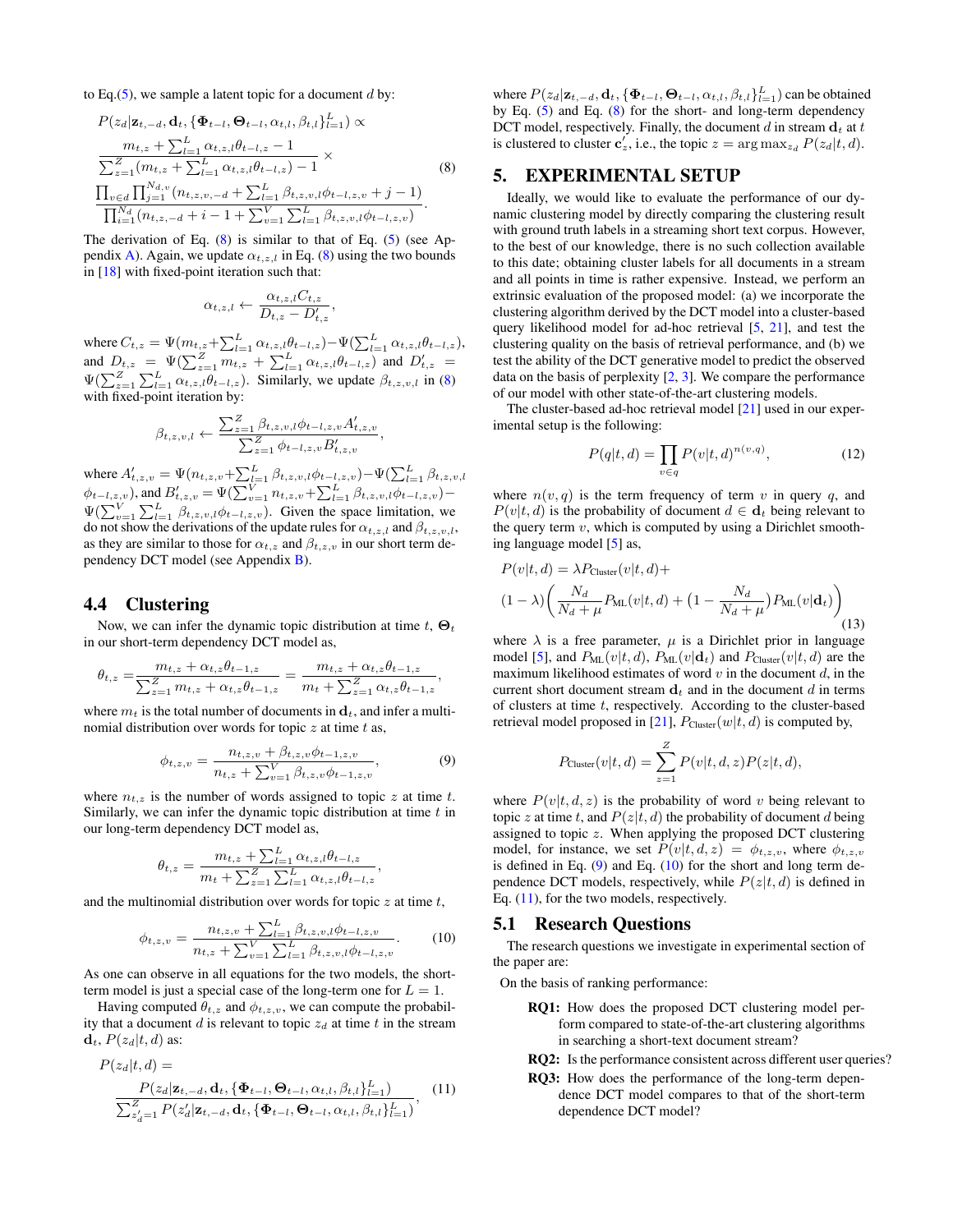- **RQ4:** What is the impact of the free parameter  $\lambda$  in Eq. [\(13\)](#page-4-5) when applying the DCT model on cluster-based ad-hoc retrieval?
- RQ5: Is the performance of cluster-based ad-hoc retrieval sensitive to the number of clusters used in the DCT model?

On the basis of the generative model:

RQ6: What is the performance of the generative DCT model compared to other baseline topic models in terms of the likelihood of generating the top- $k$  documents (mea-sured by perplexity [\[3\]](#page-8-9))?

#### 5.2 Data Set

One of the key criteria for a suitable test collection for our ad-hoc retrieval task is the dynamic nature of the intent of a users' query. That is we make the assumption that for the same query, e.g. *Egypt*, the intent may change over time (something that we hope to be reflected in the identified dynamic topic distribution). Publicly available labeled corpora, such as Tweets2011 and Tweets2013 used for ad hoc retrieval in TREC 2011–2015 Microblog track [\[16\]](#page-8-23), have been constructed however by judging documents against a static query intent; furthermore the time-span of the collection is relatively small (16 and 59 days, respectively).

To allow for a dynamic query intent we construct a new test collection based on a publicly available corpus of Twitter posts (an  $1\%$  $1\%$  sample of all tweets). <sup>1</sup> The corpus has been collected between February 1, 2015 and April 30, 2015, covering a period of 90 days. Most of the tweets are written in English; we remove non-English tweets and retweets to end up with 369 million tweets. We follow Fisher et al. [\[8\]](#page-8-24) and generated queries and relevance labels as follows: (a) Manual selected hashtags on topics of general interest, such as "#Apple" and "#Egypt" are transformed into keyword queries. (b) Given a query at time  $t$ , we label the top- $k$  documents retrieved by a time-sensitive language model (see Section [5\)](#page-4-0), resulting in the query-document ground truth used in our experiments. Assessors are university students employed remotely, while no specific intent for a query was provided to them. Therefore, it was up to their own judgment to decide what constitutes relevant and what not. To enable the possibility of query intent drifting relevance judgments were not obtained retrospectively (i.e. at the end of the 90 days period) but we simulated a streaming scenario and obtained labels at [2](#page-5-2)0-day intervals<sup>2</sup>. This resulted in 5 sets of ground truth data: on February 9th, March 1st, March 21st, April 10th, and April 30th of 2015. Our test collection includes 107 queries, and 5 sets of (disjoint) ground truth labels for each one of them.

#### <span id="page-5-4"></span>5.3 Baselines, Evaluation Metrics, and Setting

We compare the DCT  $3$  model with a number of baselines and state-of-the-art algorithms:

- Language Model (LM) [\[5\]](#page-8-2): Directly ranks documents by their relevance scores computed by a multinomial query likelihood model - Eq. [\(12\)](#page-4-6) and [\(13\)](#page-4-5) after removing  $P_{\text{Cluster}}(v|t, d)$ .
- Time-aware Microblog Search (TMS) [\[7\]](#page-8-3): Based on the temporal cluster hypothesis that relevant documents tend to cluster together in time,first adopts a feedback framework where

temporal features are extracted from an initial ranked list of documents and then reranks this list to produce a final ranking.

- Laten Dirichlet Allocation (LDA) [\[21\]](#page-8-12): Clusters documents based on LDA and ranks them by a cluster-based document retrieval model (Eq.  $(12)$  and  $(13)$ ), in the same way DCT ranks documents.
- Dirichlet Multinomial Mixture Model (DMM) [\[25\]](#page-8-5): Clusters documents based on a vanilla Dirichlet multinomial mixture model (without the temporal dependencies introduced by this paper) and ranks them by Eq.  $(12)$  and  $(13)$ .
- Topic Tracking Model (TTM) [\[10\]](#page-8-7): Clusters documents based on a dynamic topic tracking model that captures temporal dependencies between long text streams, and ranks them by Eq. [\(12\)](#page-4-6) and [\(13\)](#page-4-5).

LDA, DMM, TTM and our proposed DCT use the same retrieval model, i.e., Eq.[\(13\)](#page-4-5), to compute the relevant scores for the documents; they only differ in the way they perform clustering. For all methods including the vanilla LM, we define the probability of a term given a document and a point in time as  $P_{ML}(v|t, d)$  =  $P_{ML}(v|d) \cdot b^{-(t-t_d)}$ , where b is a base parameter that determines the rate of the recency decay and  $t_d$  is the creation time of document d. In the remainder of this paper we refer to the cluster-based retrieval models with the name of the clustering method they employ, that is, LDA, DMM, TTM and DCT.

The evaluation metrics used to assess the performance of the ranking algorithms are the ones widely used in TREC 2011—2015 Microblog tracks [\[16\]](#page-8-23): NDCG [\[12\]](#page-8-25), MAP [\[5\]](#page-8-2), Recall, R-prec, and  $P@k$  (Precision at k) [\[5\]](#page-8-2). R-Prec is the precision after R documents have been retrieved, where  $R$  is the total number of relevant document for the query. We set  $k$  to 30 to align with the cut-off used in the TREC Microblog tracks [\[16\]](#page-8-23). The statistical significance of the observed differences between the performance of two ranking algorithms across the 107 queries is tested using a two-tailed paired t-test and is denoted using  $\triangle$  (or  $\blacktriangledown$ ) for  $\alpha = .01$ , and  $\triangle$  (and  $\triangledown$ ) for  $\alpha = .05$ .

Experiments are run as follows: First, we obtain the top- $k$  documents,  $\mathbf{d}_t$ , in response to a user's query using a vanilla query likelihood model at time t. In our experiments we used  $k = 500$ , but we experimented with other values for k; for any  $k > 100$  the results of our experiments remained stable. For cluster-based retrieval, topics are then inferred over the documents in  $\mathbf{d}_t$ , and (a) documents are re-ranked based on the cluster-based query likelihood model, and rankings are evaluated on the basis of different information retrieval metrics, and (b) we calculate the likelihood of observing these documents in the collection on the basis of the underlying generative model. We use a 60/30/10 split of our collection for training, validation and testing, respectively. We train the vanilla LM, LDA, DMM, TTM, and DCT for different values of the parameters  $\lambda$ , and  $\mu$  in Eq. [\(13\)](#page-4-5);  $\lambda$  varies from 0 to 1.0 and  $\mu$  from 0 to 1000. The optimal  $\lambda$  and  $\mu$  values are decided based on the validation set, and evaluated on the test set. The training/validation/test splits are permuted until all 107 queries have been chosen once for the test set. We repeat the experiments 10 times and report the average evaluation measures.

# <span id="page-5-0"></span>6. RESULTS

We start by comparing the retrieval performance of DCT with the rest of the methods in Section [5.3](#page-5-4) (RQ1), and the persistence of the performance across queries (RQ2). We then analyse the effect of

<span id="page-5-2"></span><span id="page-5-1"></span><sup>1</sup> [https://archive.org/details/twitterstream]( https://archive.org/details/twitterstream)

 $2$ Applying shorter intervals requires more efforts of manual labeling and we found that it yielded not significantly different results in many cases.

<span id="page-5-3"></span> $3$ The code of the DCT topic model is available at [https://](https://bitbucket.org/sliang1/dct/get/DCT.zip) [bitbucket.org/sliang1/dct/get/DCT.zip](https://bitbucket.org/sliang1/dct/get/DCT.zip)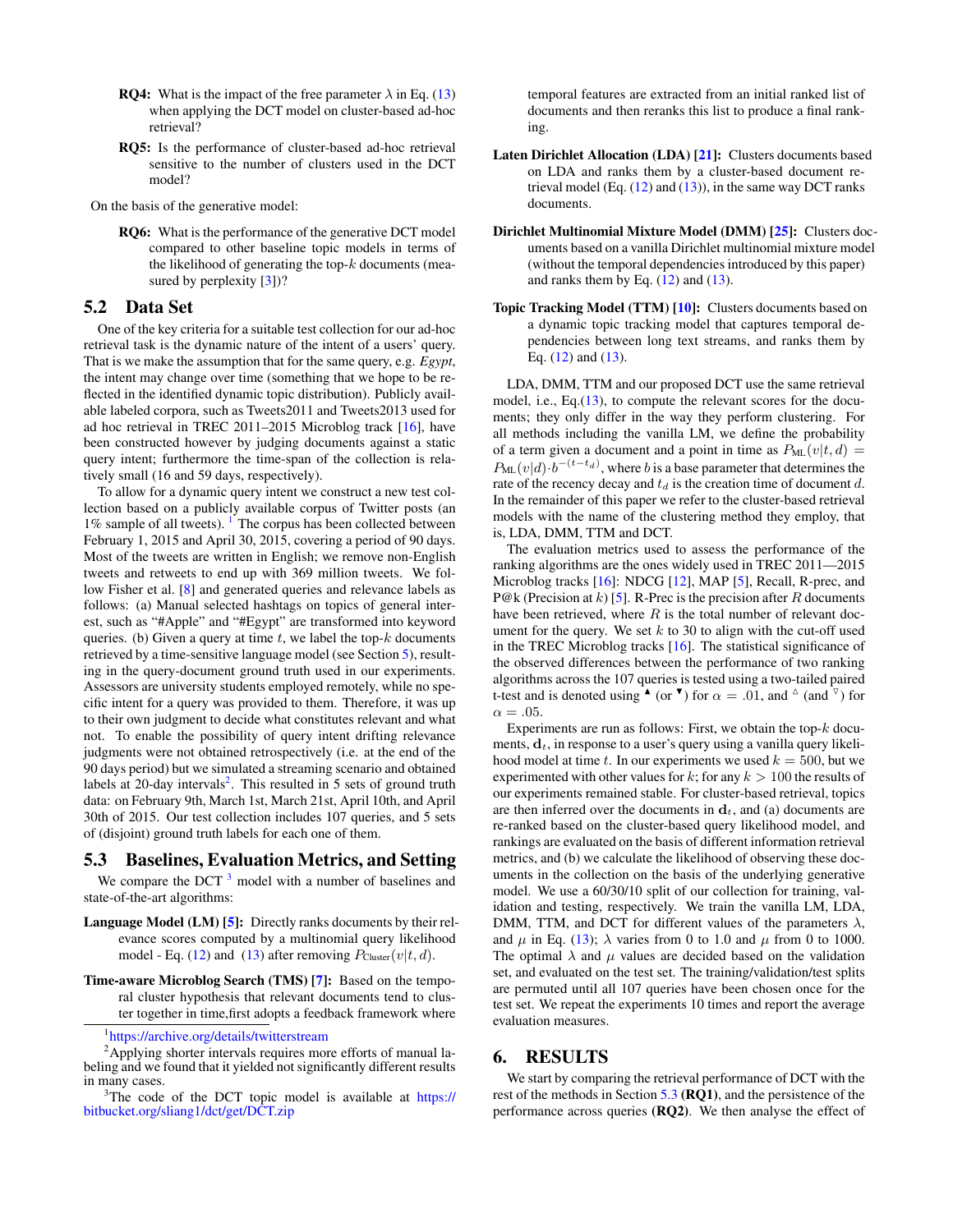<span id="page-6-0"></span>Table 2: Mean performance over the five test cutoff days. The best performance per metric is in boldface. Statistically significant differences between DCT and the best baseline, TTM, are marked in the upper right-hand corner of DCT's performance scores.

|            | NDCG                                      | MAP                                       | Recall              | R-prec             | P@30      |
|------------|-------------------------------------------|-------------------------------------------|---------------------|--------------------|-----------|
| LM.        | .4446                                     | .2241                                     | .3092               | .3534              | .2772     |
| <b>LDA</b> | .5018                                     | .2749                                     | .3439               | .3976              | .3171     |
| <b>TMS</b> | .5286                                     | .2991                                     | .3604               | .4152              | .3353     |
| <b>DMM</b> | .5715                                     | .3416                                     | .3854               | .4460              | .3685     |
| <b>TTM</b> | .5936                                     | .3638                                     | .4019               | .4648              | .3928     |
| <b>DCT</b> | $.6421$ <sup><math>\triangle</math></sup> | $.4132$ <sup><math>\triangle</math></sup> | $.4298^{\triangle}$ | .5021 <sup>4</sup> | $.4277^*$ |

various parameters in our model: the dependency length (RQ3), the mixture parameter  $\lambda$  (**RO4**), and the predefined number of topics (RQ5). Last, we test the generalisability of the proposed generative model in terms of perplexity (RQ6).

#### 6.1 The Ranking Performance of DCT

RQ1: We compare the ranking performance of the short term DCT cluster-based retrieval model with the rest of the methods in Section [5.3.](#page-5-4)

Table [2](#page-6-0) reports the performance averaged across all five testing time cutoffs. The ranking of models with respect to the retrieval performance is consistent across the different evaluation measures, and in particular the following order is observed: DCT > TTM >  $DMM > TMS > LDA > LM$ . Here  $>$  denotes statistically significantly better performance at a significance level of 99%, and  $\geq$  denotes statistically significantly better performance at a significance level of 95%. To get a better insight on the persistence of the results across the five testing time cutoffs, we compare the performance of the six algorithms on a per cutoff basis. We visualise the results in Fig. [2](#page-7-1) in terms of five heat maps, one per metric, so that the relative performance per model and per time cutoff can be observed, by examining the intense of the color (dark blue translates to high measure values, and light blue to low measure values). The five heat maps lead to the exact same findings per time cutoff to those when the average values were considered: in most cases, DCT statistically significantly outperforms TTM, which is followed by DMM, TMS, LDA, and LM.

The finding  $DCT > TTM$  in both Table [2](#page-7-1) and Fig. 2 illustrates that the way we track the changes of topics specific to a query in DCT works better than the way it is done by TTM which focuses on long documents. The finding DCT > DMM illustrates that DCT integrates time information better in the inference of topics distribution at time  $t$  compared to DMM, which ignores time information. An interesting observation in Fig. [2](#page-7-1) is that as time progresses, the performance of both DCT and all other baselines slightly decreases due to the fact that more and new intents underlying a given query appear and make the retrieval task more challenging. Instead the performance of DCT remains stable across all the test time cutoffs.

#### 6.2 Query-level Analysis

RQ2: We take an in-depth view of the improvements of DCT performance over the best baseline (TTM) on a per query basis.

Fig. [3](#page-7-2) shows the per query performance differences in terms of all the metrics, averaged across all the test days. The number of queries on which DCT outperforms TTM is larger than the number of queries on which TTM outperforms DCT, for every metric. Further, the positive differences of DCT against TTM are larger than the negative differences in most case. Both of these findings further support the conclusion that DCT can effectively capture the

topic distribution at a given time and query for clustering short documents in streams compared to state-of-the-art dynamic or nondynamic clustering topic models for long or short text documents. There are only very few cases in which DCT performs worse than TTM.

### 6.3 Impact of Dependency Length

RQ3: We compare the short-term DCT with the long-term DCT (DCT-L with L being the length of dependency under consideration). We vary the length of dependency from 1 to 8 time-steps.

Fig. [4](#page-7-3) shows the performance on the metrics, averaged across the five test cutoff days. It is clear from the figure that the longer the dependences captured by the model the better the performance of the ranking algorithm. This is especially true for  $L = 1, \ldots, 4$ , while after that the performance reaches a plato. This illustrates that our DCT model can enhance the performance of clustering when past distribution information is integrated in the model.

In the remaining of the analysis we will focus on the short term DCT model so that we can study the performance of our dynamic topic model independently of the length of the dependency. The performance of DCT-L is at least as good as the performance of the short-term DCT.

### 6.4 Contribution of Clustering Ingredient

**RQ4:** We vary  $\lambda$  in Eq. [\(13\)](#page-4-5) and measure the average performance of our model to analyze the contribution of clustering ingredient in the cluster-based retrieval model.

Fig. [5](#page-8-26) depicts the performance on all metrics. For  $\lambda = 0$ , the performance of DCT and the rest of the methods is identical with the time-sensitive language model (LM) performance, as expected. As  $\lambda$  increases from 0 to 0.6, giving more weight to the cluster terms, the performance of all cluster-based methods improves, with the DCT clusters providing more relevant to the query terms. This leads to a faster improvement of DCT compared to the rest of the methods (TTM, DMM, and LDA), which demonstrates the homogeneity of clusters on the query topic. The performance of all algorithms drops as expected when larger weights are given to the cluster terms. However, even when the query is completely ignored ( $\lambda = 1$ ) the DCT clusters continue to provide good on-topic terms outperforming the language model method in the task of reranking. Again, these findings strengthen our conclusion that integrating high quality clustering information, as provided by our dynamic clustering model, can enhance the performance of ad-hoc retrieval in short document streams.

# 6.5 Effect of the Number of Topics

RQ5: We examine the effect of the number of latent topics passed as an input parameter to DCT and the rest of the clustering models on the overall retrieval performance. We vary the number of latent topics from 2 to 16 for each query, and compare the performance in terms of all the metrics, averaged across all five test cutoff days.

As illustrated by Fig. [6](#page-8-27) when only two latent topics are modeled, the four clustering models yields almost the same performance; if the number of available topics to be inferred is small DCT does not offer any improvements compared to other methods. With the number of latent topics increasing to 4 and 8, the positive performance differences between DCT and baseline methods also increases. When the number of latent topics further increases (e.g. between 8 to 16), the performance of all the clustering models reaches a plato. This also demonstrates the merit of the proposed DCT model: it is robust and insensitive to the number of latent topics and once enough latent topics are used it is able to improve the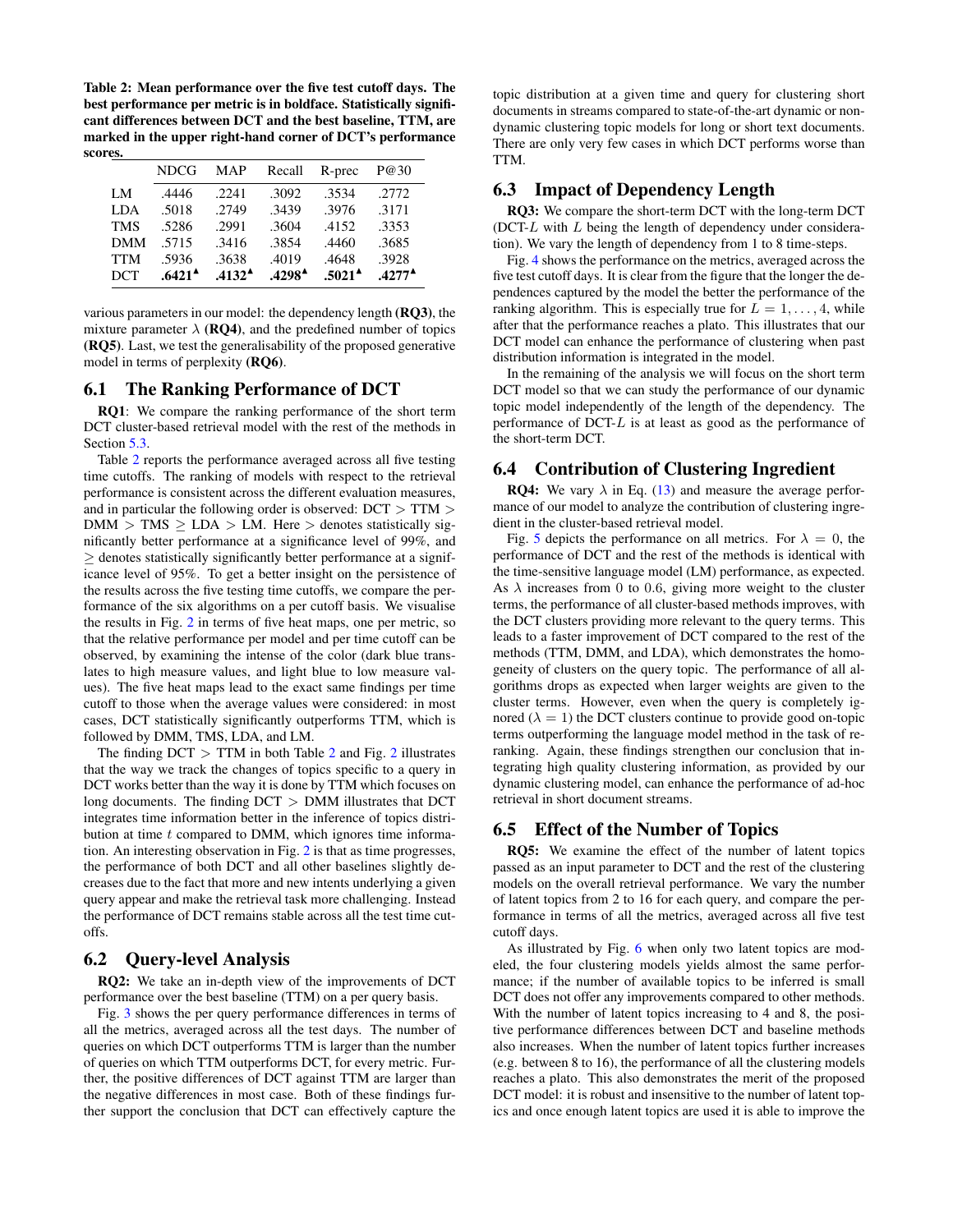

<span id="page-7-1"></span>Figure 2: Heat maps of retrieval performance (one per metric); columns represent testing cutoff days (February 9, March 1, March 21, April 10, and April 30, respectively); rows represent methods (DCT, TTM, DMM, TMS, LDA, and LM, going from top to bottom).



<span id="page-7-2"></span>Figure 3: Per-query retrieval performance differences between DCT and TTM, averaged across all test days. A bar above the line y=0 indicates that DCT outperforms TTM, while the opposite is true for bars below  $v=0$ .



<span id="page-7-3"></span>Figure 4: Mean retrieval performance of the short-term and the long-term DCT with the dependency length L varying between 2 and 8.

performance of the cluster-based retrieval model and work better than the state-of-the-art dynamic and non-dynamic clustering models in short document streams.

# 6.6 Perplexity

RQ6: Last, we evaluate the performance of DCT and the baseline models in terms of perplexity, which is widely used as an evaluation metric in previous topic modeling work [\[2,](#page-8-15) [3\]](#page-8-9). The perplexity used in language modeling, is monotonically decreasing with the likelihood of the documents, and is algebraically equivalent to the inverse of the geometric mean per-word likelihood. The perplexity [\[3\]](#page-8-9) that is widely used to evaluate the generalization performance of many topic models is computed as Perplexity $(d<sub>t</sub>)$  =

 $\exp\Big(-\frac{\angle d=1\angle_{v\in d}\frac{\log R}{\log R}}{\sum_{d=1}^{|{\bf d}_t|}N_d}$  $\frac{\sum_{d=1}^{|d_t|} \sum_{v \in d} \log p(v|t, d)}{\sum_{d=1}^{|d_t|} \sum_{v \in d} \log p(v|t, d)},$  where  $N_d$  is the number of

words in document d, and  $p(v|t, d) = \sum_{z} p(v|t, d, z)p(z|t, d)$ . A lower perplexity score indicates better generalization performance. Fig. [7](#page-8-28) shows the mean perplexity performance of DCT and the baseline models, over the five test cutoff days with the number of latent topics ranging between 2 and 16 for each query. As it can be observed, DCT consistently performs better than the rest of the models, with the performance flattening out when the number of topics is equal or more than 8.

#### <span id="page-7-0"></span>7. CONCLUSION

Clustering technologies have been widely used in a number of text related applications including information retrieval, and summarization. In this work we studied the problem of clustering short document streams, and proposed a new dynamic Dirichlet multinomial mixture clustering topic model, DCT, to effectively handle both the textual sparsity of short documents, and the dynamic nature of topics across time. The proposed clustering model can capture short-term and long-term trends in topics. We evaluated the performance of the proposed model in terms of retrieval effectiveness. We conducted experiments over a Twitter streaming dataset, which was manually labeled. To allow possible drifts in the query intent across time we did not provide any static query intent description to the assessors. We compared the performance of the proposed model with a state-of-the-art dynamic topic model that infers clusters in the context of long documents, a static topic model that infers clusters in static short document sets, a state-of-the-art time-aware microblog search model, an LDA topic model, and a time-sensitive language model. Our experimental results demonstrate the effectiveness of the proposed dynamic clustering model.

As future work we intent to automatically estimate the (dynamic) number of topics in our clustering model in the context of short document streams, and use the proposed model to improve the performance of other text-related applications such as tweet summarization, sentiment analysis, and query suggestion in the context of short document streams.

Acknowledgments. We thank Prof. W. Bruce Croft and Stephen M. Harding at the University of Massachusetts, Amherst for helpful discussion and preprocessing the dataset, respectively. This research was partially supported by the UCL Big Data Institute and Elsevier.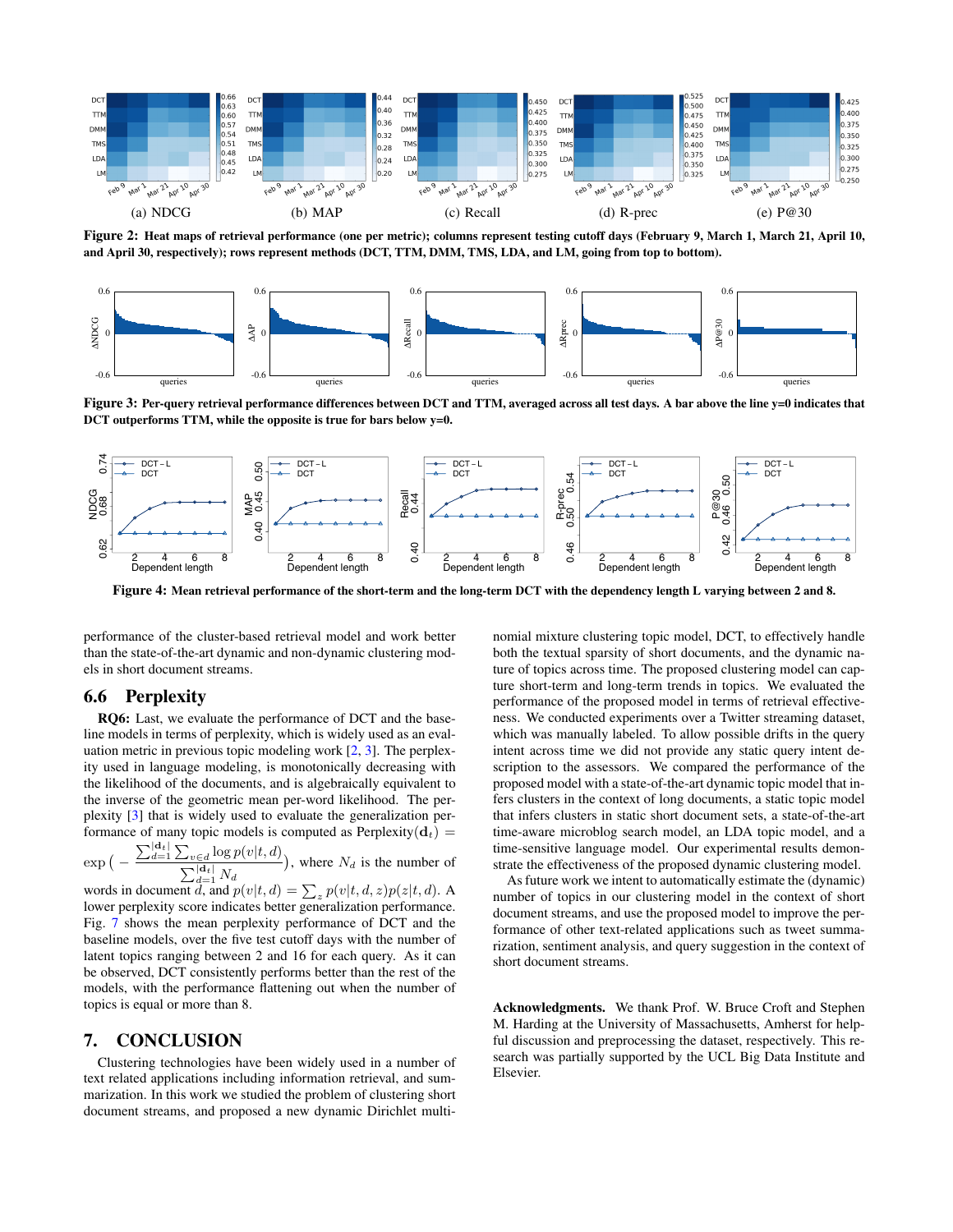

<span id="page-8-26"></span>Figure 5: Mean retrieval performance of DCT and the state-of-the-art topic models when varying the smoothing parameter  $\lambda$ .



Figure 6: Mean retrieval performance of DCT and the state-of-the-art topic models with the number of latent topics ranging from 2 to 16.

<span id="page-8-27"></span>

<span id="page-8-28"></span>Figure 7: Mean perplexity of DCT and state-of-the-art topic models with varying numbers of latent topics.

### 8. REFERENCES

- <span id="page-8-6"></span>[1] N. Begum, L. Ulanova, J. Wang, and E. Keogh. Accelerating dynamic time warping clustering with a novel admissible pruning strategy. In *KDD*, pages 49–58, 2013.
- <span id="page-8-15"></span>[2] D. M. Blei and J. D. Lafferty. Dynamic topic models. In *ICML*, pages 113–120, 2006.
- <span id="page-8-9"></span>[3] D. M. Blei, A. Y. Ng, and M. I. Jordan. Latent dirichlet allocation. *J. Mach. Learn. Res.*, 3:993–1022, 2003.
- <span id="page-8-13"></span>[4] M. Botezatu, J. Bogojeska, I. Giurgiu, H. Voelzer, and D. Wiesmann. Multi-view incident ticket clustering for optimal ticket dispatching. In *KDD*, pages 1711–1720, 2015.
- <span id="page-8-2"></span>[5] W. B. Croft, D. Metzler, and T. Strohman. *Search engines: Information retrieval in practice*. Addison-Wesley Reading, 2015.
- <span id="page-8-0"></span>[6] N. Du, M. Farajtabar, A. Ahmed, A. J. Smola, and L. Song. Dirichlet-hawkes processes with applications to clustering continuous-time document streams. In *KDD*, pages 347–362, 2015.
- <span id="page-8-3"></span>[7] M. Efron, J. Lin, J. He, and A. de Vries. Temporal feedback for tweet search with non-parametric density estimation. In *SIGIR*, pages 33–42, 2014.
- <span id="page-8-24"></span>[8] D. Fisher, A. Jain, M. Keikha, W. B. Croft, and N. Lipka. Evaluating ranking diversity and summarization in microblogs using hashtags. Technical report, University of Massachusetts, 2015.
- <span id="page-8-20"></span>[9] T. L. Griffiths and M. Steyvers. Finding scientific topics. *PNAS*, 101: 5228–5235, 2004.
- <span id="page-8-7"></span>[10] T. Iwata, S. Watanabe, T. Yamada, and N. Ueda. Topic tracking model for analyzing consumer purchase behavior. In *IJCAI*, volume 9, pages 1427–1432, 2009.
- <span id="page-8-10"></span>[11] T. Iwata, T. Yamada, Y. Sakurai, and N. Ueda. Online multiscale dynamic topic models. In *KDD*, pages 663–672. ACM, 2010.
- <span id="page-8-25"></span>[12] K. Järvelin and J. Kekäläinen. Cumulated gain-based evaluation of IR techniques. *ACM Trans. Inf. Syst.*, 20(4):422–446, 2002.
- <span id="page-8-4"></span>[13] S. Liang and M. de Rijke. Burst-aware data fusion for microblog

search. *Information Processing & Management*, pages 89–113, 2015.

- <span id="page-8-17"></span>[14] S. Liang, Z. Ren, and M. de Rijke. Fusion helps diversification. In *SIGIR*, pages 303–312, 2014.
- <span id="page-8-18"></span>[15] S. Liang, Z. Ren, and M. de Rijke. Personalized search result diversification via structured learning. In *KDD*, pages 751–760, 2014.
- <span id="page-8-23"></span>[16] J. Lin, M. Efron, Y. Wang, and G. Sherman. Overview of the TREC 2014 Microblog track. In *TREC 2015*. NIST, 2015.
- <span id="page-8-16"></span>[17] J. S. Liu. The collapsed Gibbs sampler in Bayesian computations with applications to a gene regulation problem. *J. Am. Stat. Assoc.*, 89(427):958–966, 1994.
- <span id="page-8-22"></span>[18] T. Minka. Estimating a dirichlet distribution, 2000.
- <span id="page-8-19"></span>[19] X. Quan, Q. Wang, Y. Zhang, L. Si, and L. Wenyin. Latent discriminative models for social emotion detection with emotional dependency. *ACM Trans. Inf. Syst.*, 34(1):2:1–2:19, 2015.
- <span id="page-8-1"></span>[20] X. Wang and A. McCallum. Topics over time: a non-markov continuous-time model of topical trends. In *KDD*, pages 424–433, 2006.
- <span id="page-8-12"></span>[21] X. Wei and W. B. Croft. LDA-based document models for ad-hoc retrieval. In *SIGIR*, pages 178–185, 2006.
- <span id="page-8-8"></span>[22] X. Wei, J. Sun, and X. Wang. Dynamic mixture models for multiple time-series. In *IJCAI*, pages 2909–2914, 2007.
- <span id="page-8-14"></span>[23] J. Xu, P. Wang, G. Tian, B. Xu, and J. Zhao. Short text clustering via convolutional neural networks. In *NAACL-HLT*, pages 62–69, 2015.
- <span id="page-8-11"></span>[24] Z. Yang, A. Kotov, A. Mohan, and S. Lu. Parametric and non-parametric user-aware sentiment topic models. In *SIGIR*, pages 413–422, 2015.
- <span id="page-8-5"></span>[25] J. Yin and J. Wang. A dirichlet multinomial mixture model-based approach for short text clustering. In *KDD*, pages 233–242, 2014.

### APPENDIX

# <span id="page-8-21"></span>A. GIBBS SAMPLING DERIVATION FOR DYNAMIC CLUSTERING TOPIC MODEL

We begin with the joint distribution  $P(\mathbf{d}_t, \mathbf{z}_t | \mathbf{\Phi}_{t-1}, \mathbf{\Theta}_{t-1}, \alpha_t, \beta_t)$ . We can take advantage of conjugate priors to simplify the integrals. We use the abbreviation  $\overline{\phi} = \phi_{t-1,z,v}$  in the following. All other symbols are defined in Section [3](#page-1-1) and [4.](#page-2-0) Due to space limitation, we only provide the derivation for the short term dependence DCT model, and the derivation for the long term DCT model is actually similar.

$$
P(\mathbf{d}_t, \mathbf{z}_t | \mathbf{\Phi}_{t-1}, \mathbf{\Theta}_{t-1}, \alpha_t, \beta_t) = P(\mathbf{d}_t | \mathbf{z}_t, \mathbf{\Phi}_{t-1}, \beta_t) P(\mathbf{z}_t | \mathbf{\Theta}_{t-1}, \alpha_t)
$$
  
= 
$$
\int P(\mathbf{d}_t | \mathbf{z}_t, \mathbf{\Phi}_t) P(\mathbf{\Phi}_t | \mathbf{\Phi}_{t-1}, \beta_t) d\mathbf{\Phi}_t \int P(\mathbf{z}_t | \mathbf{\Theta}_t) P(\mathbf{\Theta}_t | \mathbf{\Theta}_{t-1}, \alpha_t) d\mathbf{\Theta}_t
$$